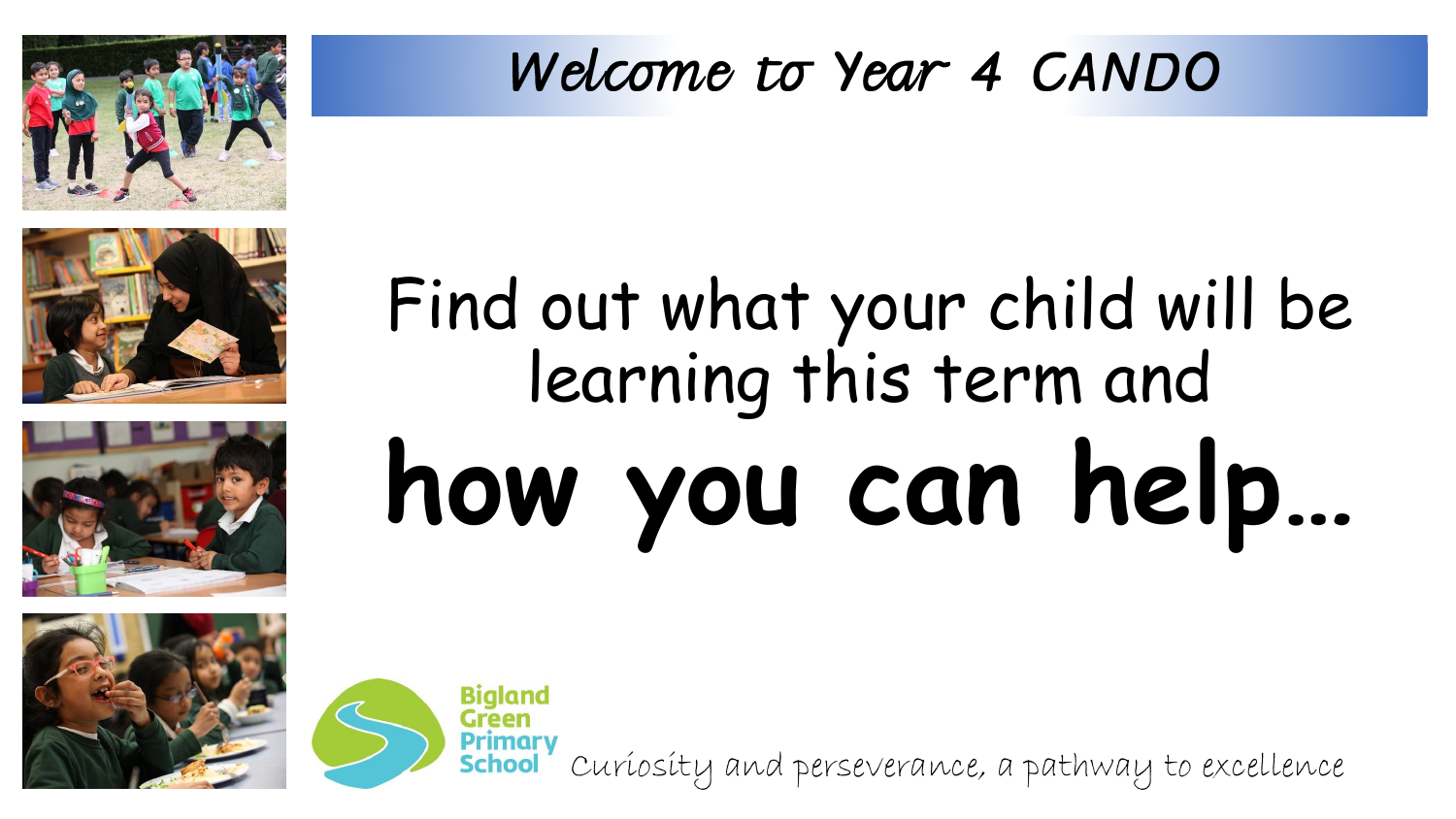Shaheda/Nasima Crocus Class Teacher

Fahmida Hydrangea Class Teacher **Tasnia** Set Teacher

Mahdi Crocus Class Teaching Assistant

Mariam Hydrangea Class s Teaching Assistant Shopna Learning Support Assistant

Shajia PPA Teacher **Jessica** PPA Teacher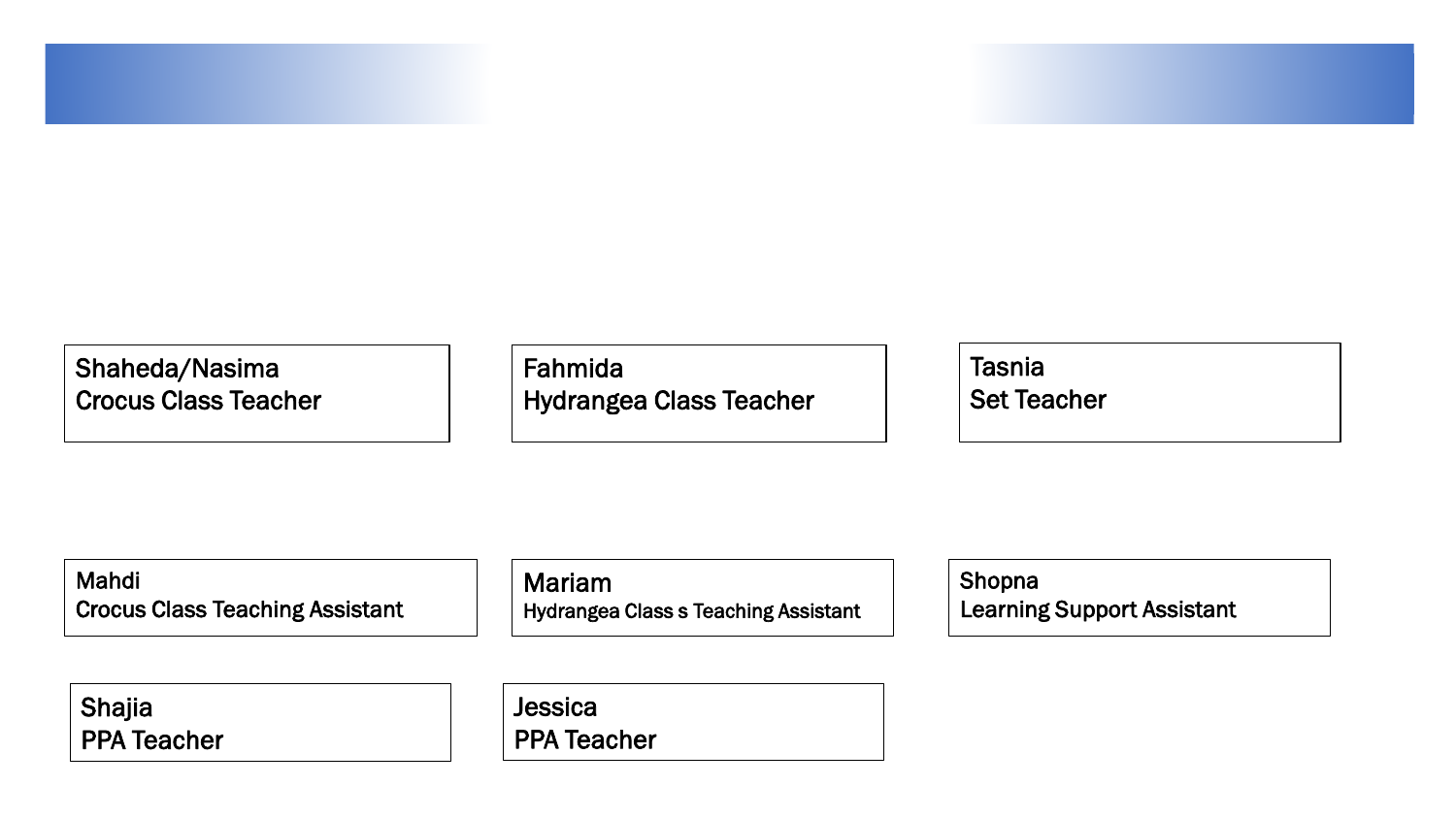| English                                                           |                                      | Mathematics Science & DT                      | Computing                |
|-------------------------------------------------------------------|--------------------------------------|-----------------------------------------------|--------------------------|
| Poetry: Structured/<br>freeverse                                  | Place value<br>Securing number facts | Electricity                                   | Fake or real             |
| Narrative:<br>Text: Marci and the                                 | Addition and subtraction             | States of matter                              | E-safety: my online life |
| riddle of the sphinx<br>Write a section of the                    | Multiplication and<br>division       | Architecture and<br>technical drawing skills. |                          |
| story from the<br>characters point of view.<br>(Focus on setting) | Calculations in written<br>method    |                                               |                          |
|                                                                   |                                      |                                               |                          |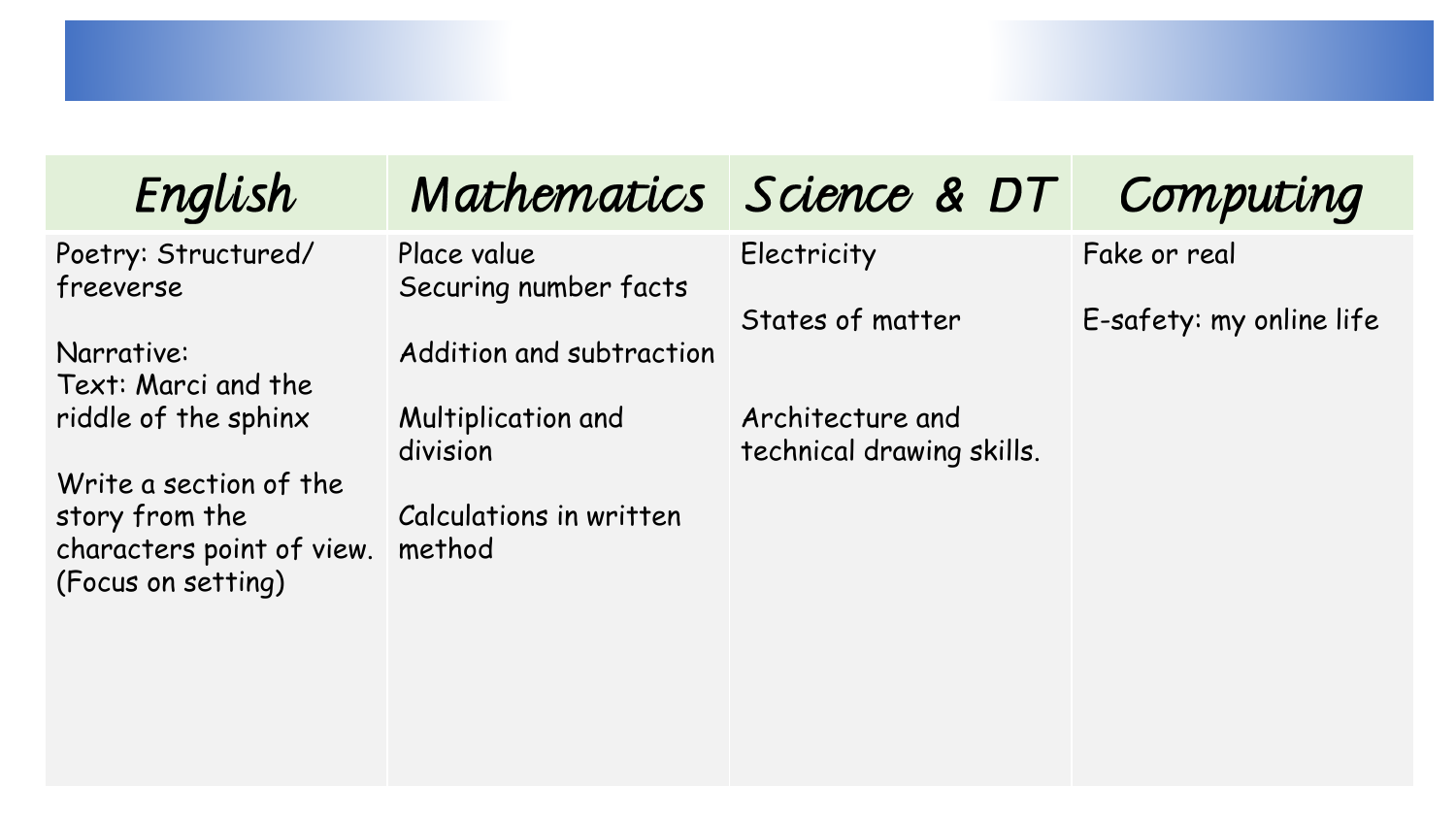| Humanities                                                                                                                   | The Arts                                                             | Health/sports                                                                                                                           | Visits                                |
|------------------------------------------------------------------------------------------------------------------------------|----------------------------------------------------------------------|-----------------------------------------------------------------------------------------------------------------------------------------|---------------------------------------|
| <b>Geography: The Americas</b><br>Can you vcome on a great<br>American roadtrip?<br>Map skills<br>Different parts of America | Painting and porportions:<br>grid drawing and ready<br>mix painting. | Athletics (no swimming)<br><b>Netball</b><br>Gymnastics<br>- Mondays and<br>Thursdays<br>come in P.E kit and<br>trainers. (no changing) | No visits for the first<br>half term. |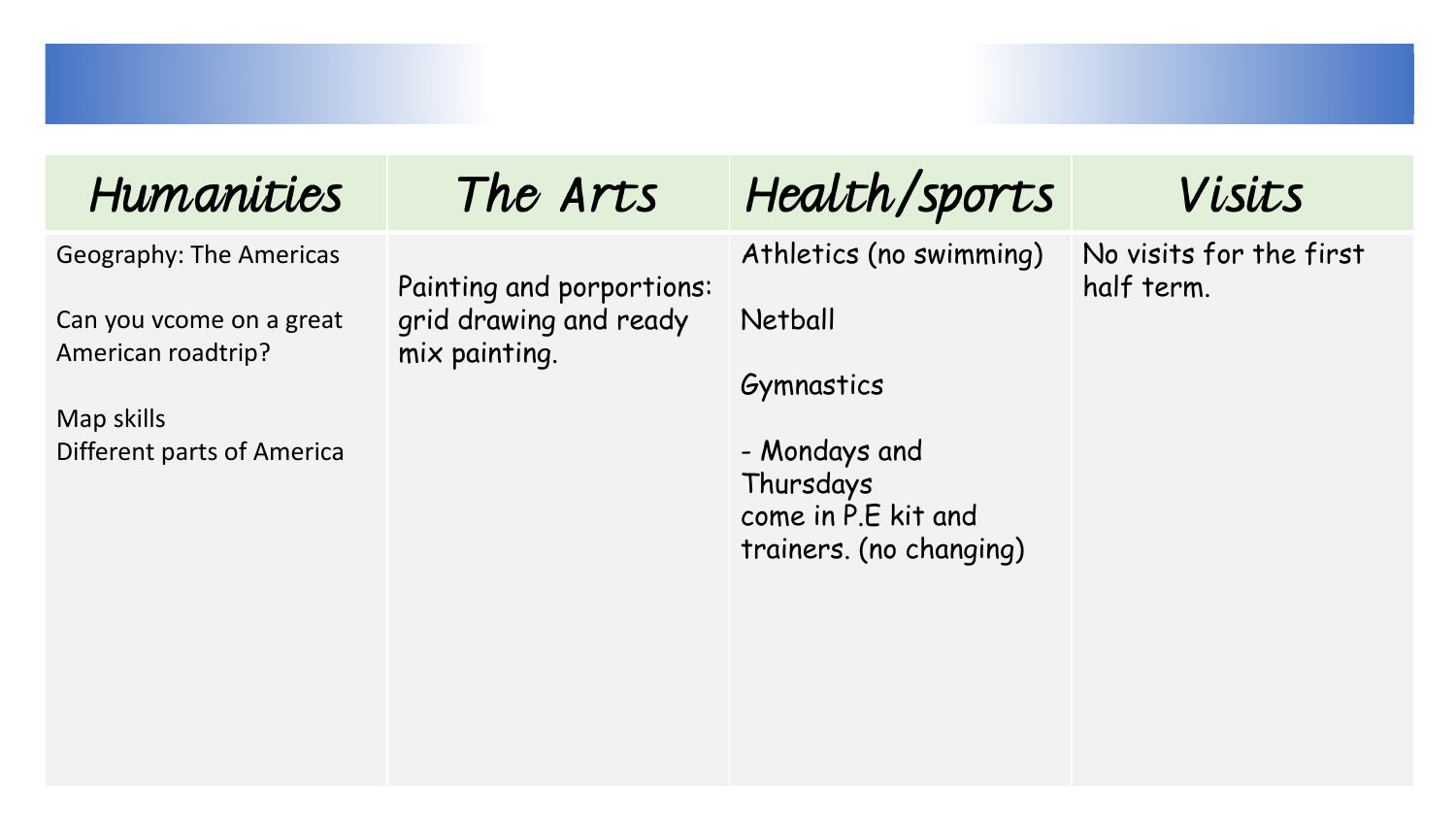

- Ensure your child attends Bright Minds Tues-Fridays, 8am
- Research at home and at the local library.
- Reading topic related books.
- Visit local museums.
- Ensure that your child is:

reading every day and complete reading records everyday.  $\triangleright$  check that they complete their homework to a high standard;  $\triangleright$  they bring in their book bags every day; Attending Bright Minds punctually. Encourage proper handwashing.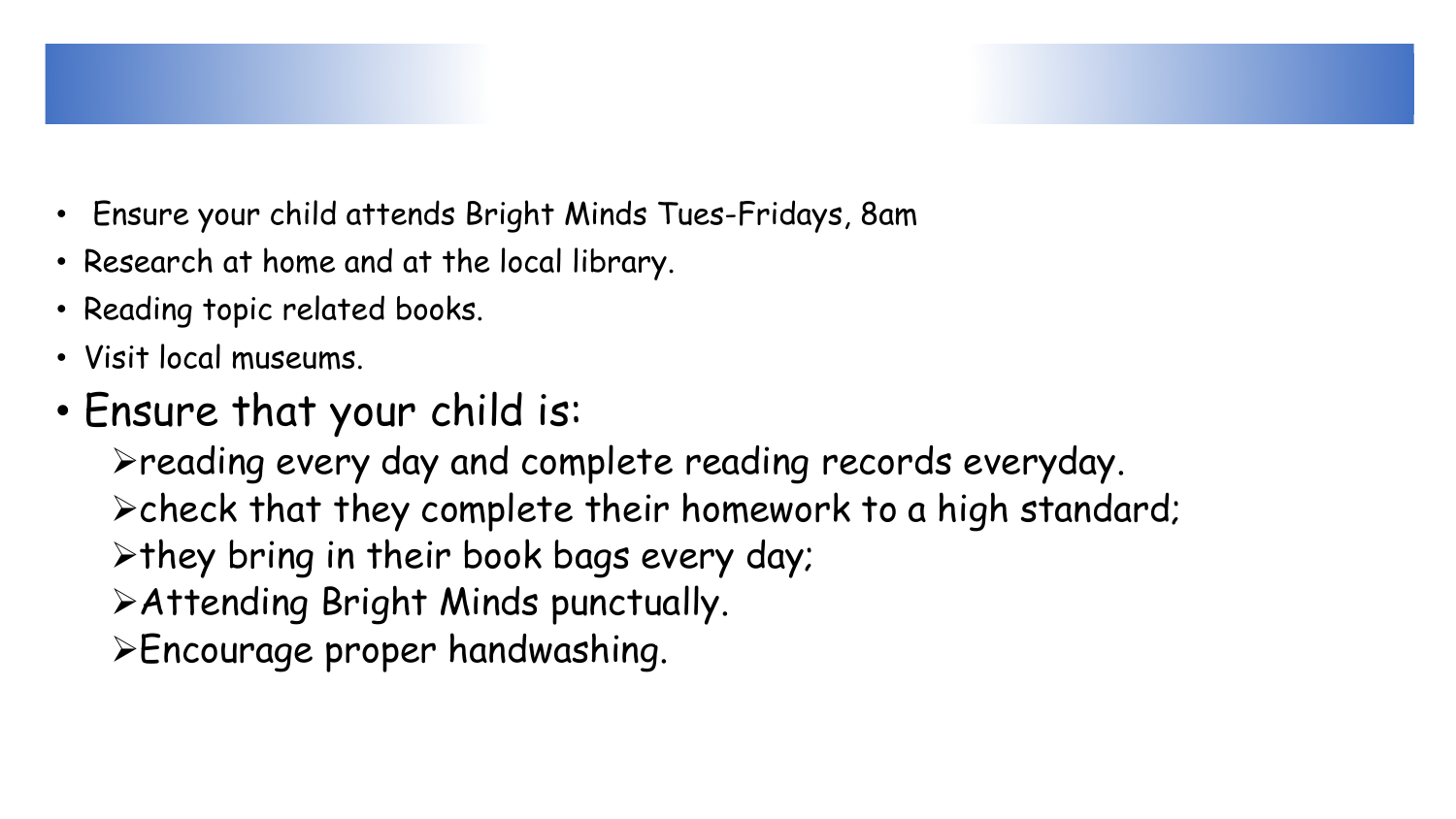

- Pupils will be given one short task from each CGP book: Arithmetic, Mathematics (unit-based), Grammar, punctuation, spelling and punctuation.
- Once a week a minimum of:
- 3x30 minutes tasks in Mathematics, English and Comprehension.
- English homework due on Wednesday
- Maths homework due on Fridays
- End of each half term pupils will be expected to complete a History/ Geography project.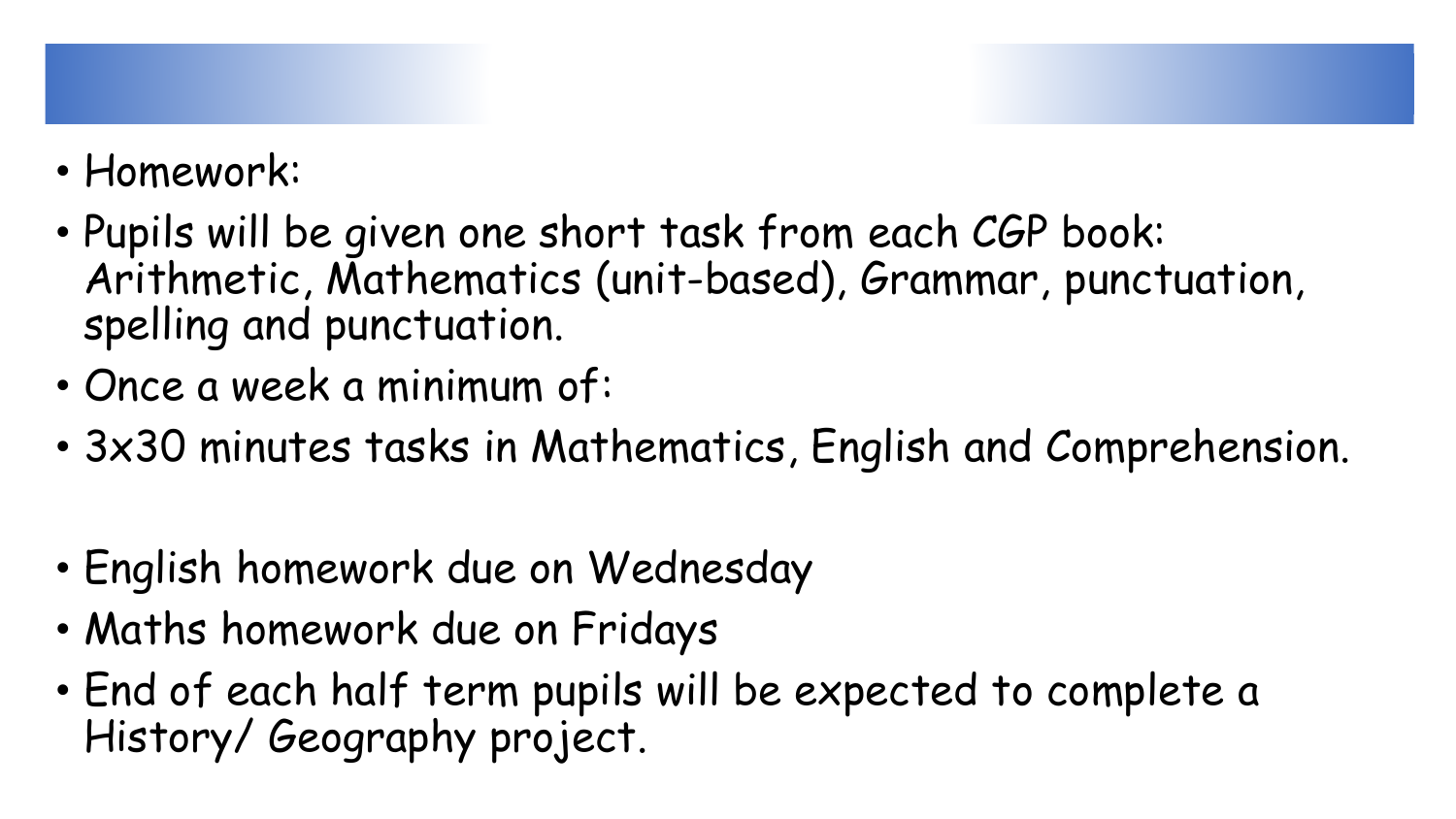

Bright Minds: Starts – Tuesday 8 September (Tuesdays to Fridays, 8am).

Parent conferences: 25/26 September 2020

Autumn Pixl assessment week: 12 – 15 October 2020

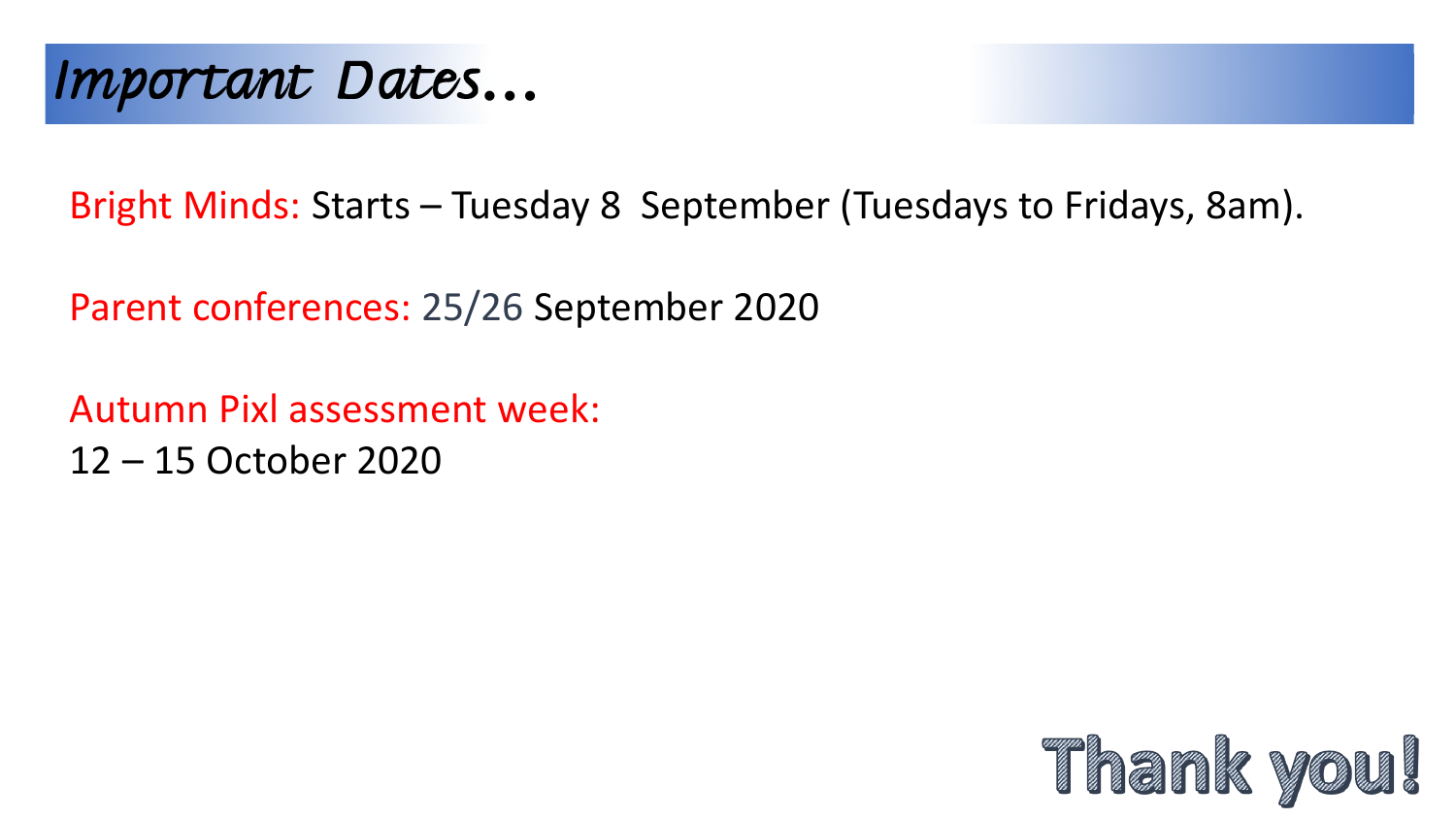- Children to change clothes everyday.
- Wash hands before coming to school.
- Parents are not coming to the door, drop your child at the gate.
- No parents during reading to learn.
- Bright minds Tuesday- Friday
- If parents wish to discuss matters with class teacher, please arrange a meeting with the office.
- Use pixl logins to practice times table.

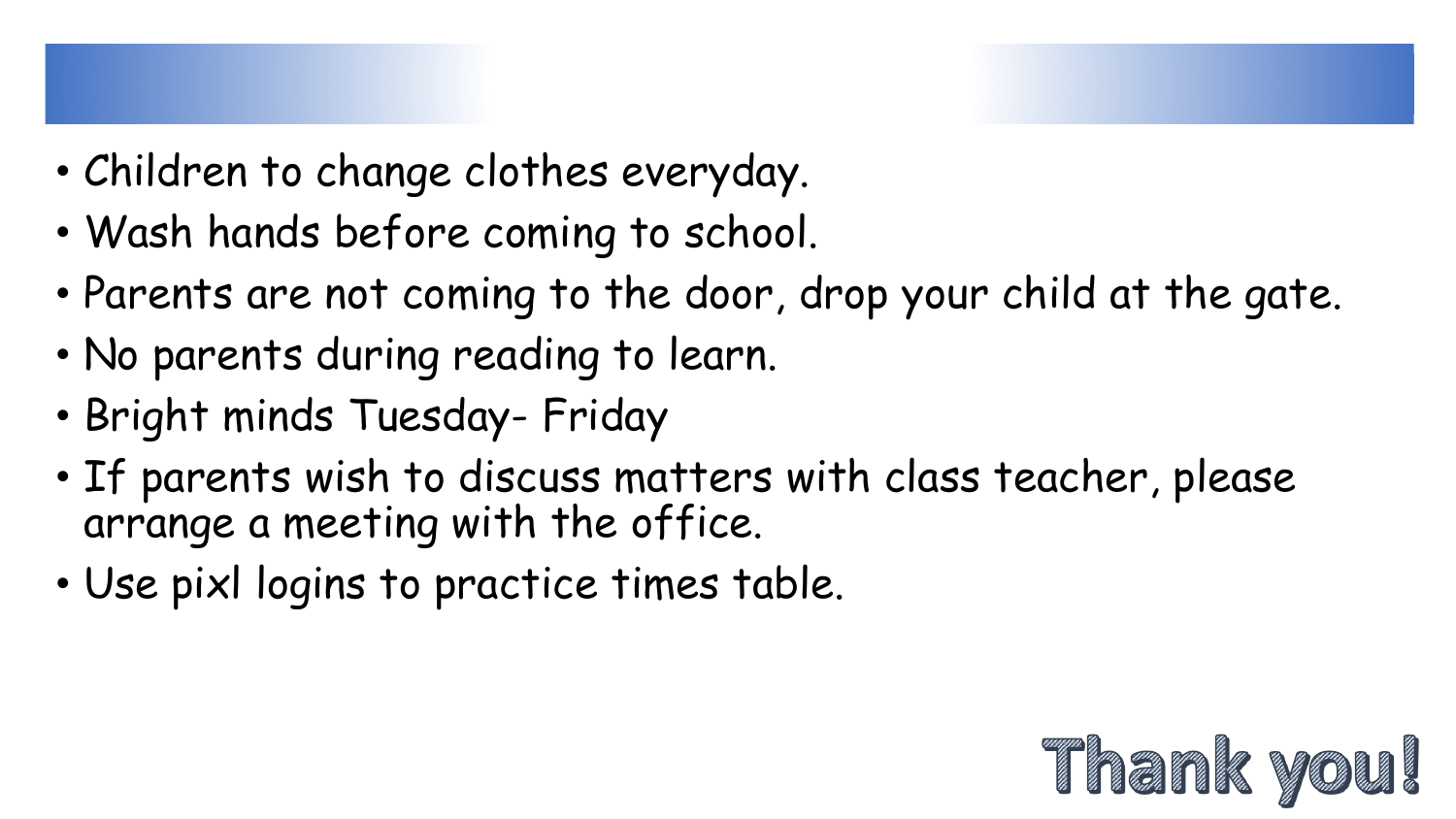## Fact busters

- In teams of 5 let's see if we can answer some fact buster questions. Work against the clock…
- (use top marks)
- <https://www.topmarks.co.uk/maths-games/hit-the-button>